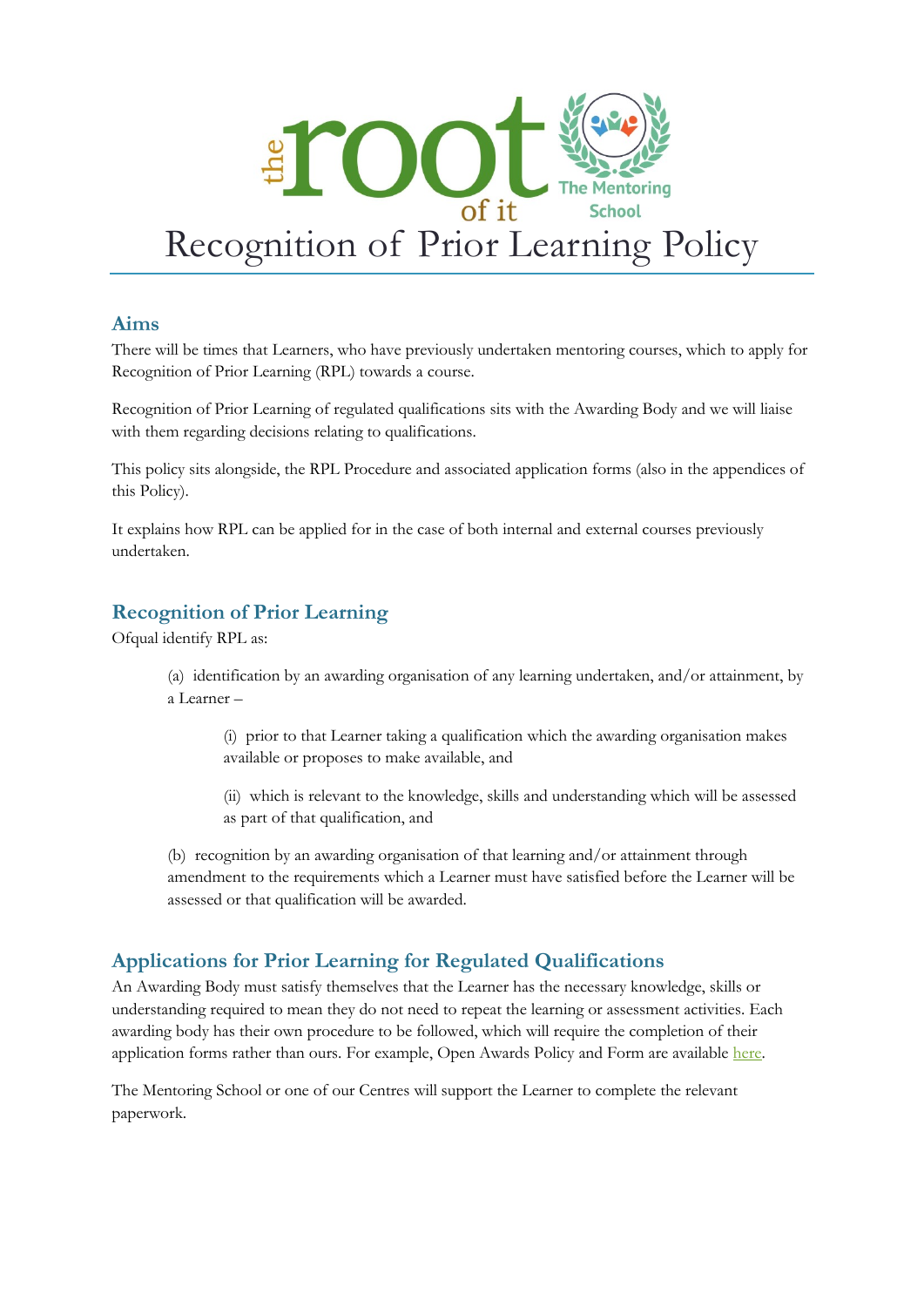# **Applications for Non-regulated Courses relating to Courses from Other Providers**

We will consider applications for Recognition of Prior Learning from courses offered by other Awarding Bodies or providers. This application is made by the Learner through the Centre they wish to undertake training with on the attached Application Form.

We will then compare the course outcomes to the course outcomes the Learner is applying for and award relevant RPL.

Please see the Recognition of Prior Learning Procedure for a step by step guide.

#### **Applications for Non-regulated Courses relating to our Courses**

For courses issued by us previously (excluding regulated qualifications), Learners are able to apply to their Centre to RPL. The Learner will need to present their course Marking Sheet (or Transcript) showing their pass mark to the Centre.

The Centre will then consult the Recognition of Prior Learning Internal Course Reference document to see what RPL can be applied and record it on the Internal Recognition of Prior Learning Application Form. They will then forward this to us for verification and record keeping.

Please see the Recognition of Prior Learning Procedure for a step-by-step guide.

#### **Timescales**

Learners should be notified within 5 working days of the outcome of their application.

#### **Appealing a decision**

There is no right of appeal against a decision relating to Recognition of Prior Learning.

#### **Review**

This policy will be reviewed biannually.

December 2019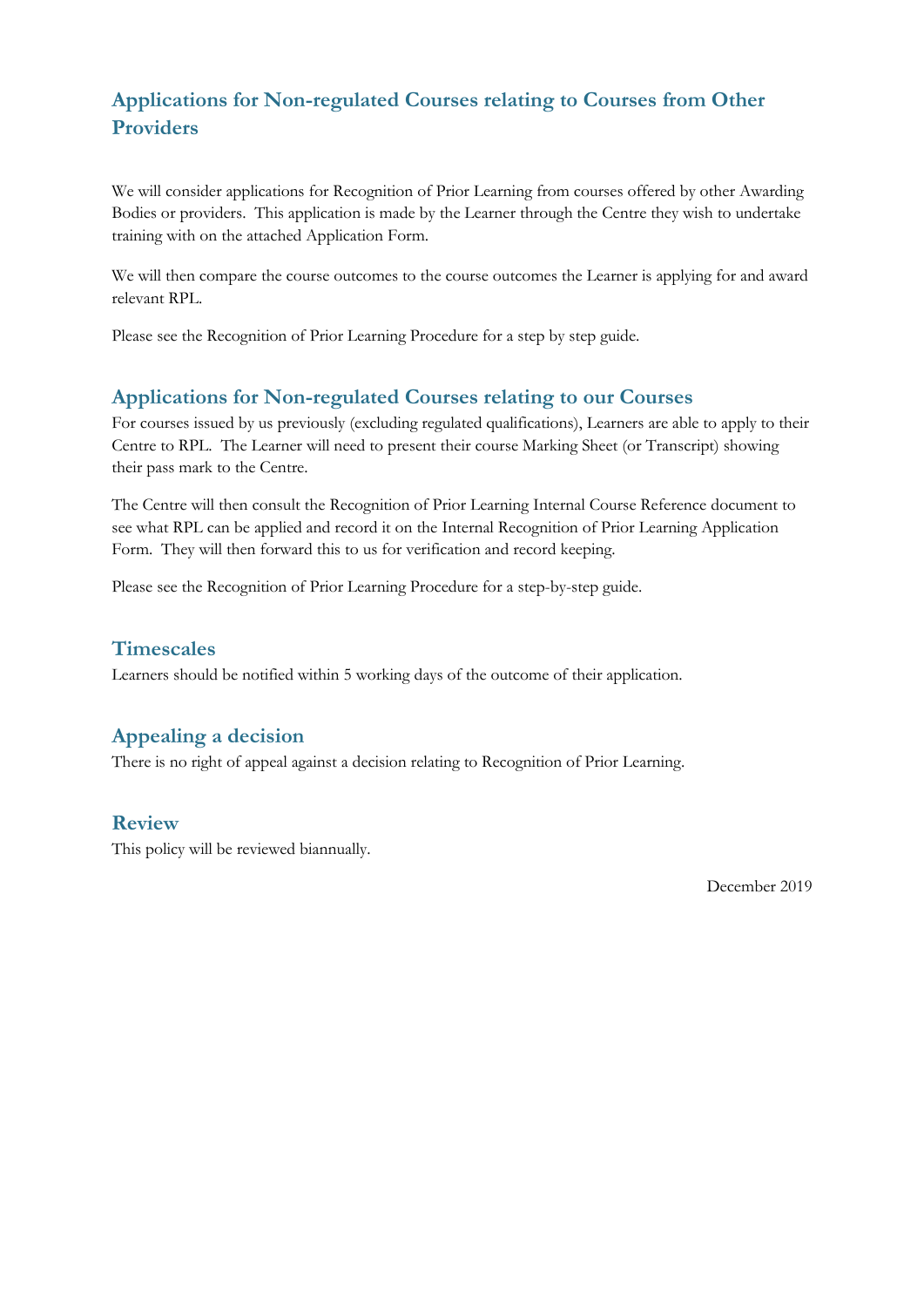

# **Recognition of Prior Learning Application Form**

To be completed and returned to  $\frac{info(@rootofit.com)}{info(@rootofit.com)}$ 

Can only be used for those who have passed previous courses of ours (excludes Regulated Qualifications)

| Name:    | Centre name: |
|----------|--------------|
| Address: |              |
| Phone:   | Email:       |

Programme/unit RPL to be considered towards:

If you know the proposed training dates then enter them here:

Previous course attended (course and dates):

Assignment/assessment scores:

Reason for application (please attached course specification and learning outcomes from prior learning):

Please attach any additional evidence as required.